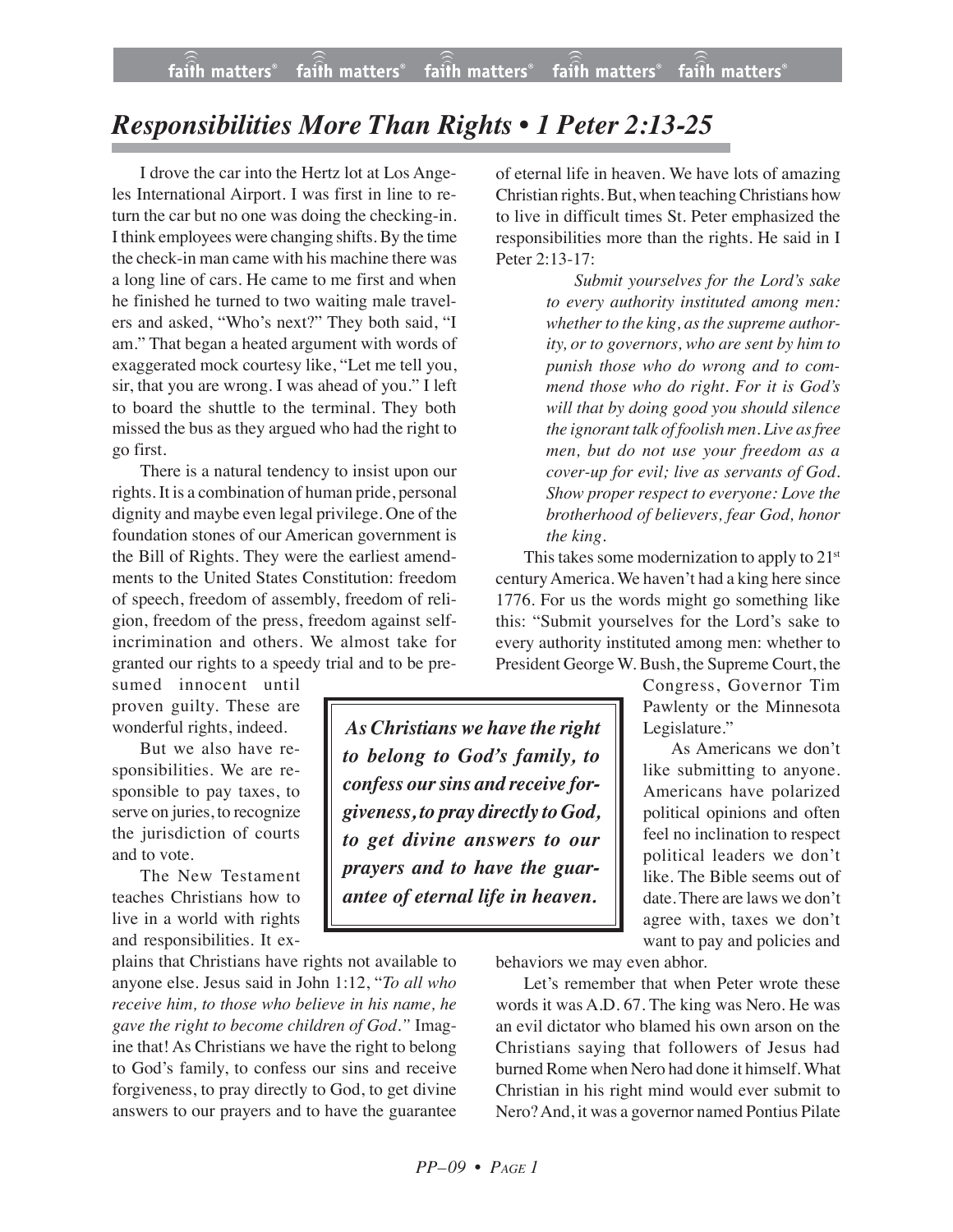who ordered the crucifixion of Jesus. That Christians were expected to submit to and respect Roman political authority was either ridiculous or revolutionary. It was revolutionary!

Neither they nor we are called upon to agree with the government or to say that the politicians are right. This is a behavior standard not a belief standard. But that throws up at least two huge questions: Why? and How?

Why would we do that? The first answer is: For the Lord's sake. Submit to government because God wants you to. To a fully committed follower of Jesus Christ that is the only answer that is really needed. If we really love God and really desire to live for God we will do whatever he wants. If he wants us to believe we will believe. If he wants us to be baptized we will be baptized. If he wants us to forgive we will forgive. If he wants us to be generous we will be generous. For Christians there is no better reason to do anything than "for the Lord's sake."

He also gives a second answer to the "why" question when he says that *"it is God's will that by doing good you should silence the ignorant talk of foolish men."* So, Christians should submit to government because God wants to shut-up those who criticize Christians.

In the first century many said that Christians were disloyal, that Christians were traitors, that Christians were primarily political rather than spiritual. God wanted the critics silenced so that the message of God would not be obscured with political disloyalty.

There is a similar issue in every generation because there are politics in every generation. Unfortunately politics and Christianity have sometimes been confused. Political activism can still obscure the transforming gospel of Jesus Christ. So God tells us:

> *Submit yourselves for the Lord's sake to every authority instituted among men: whether to the king, as the supreme authority, or to governors, who are sent by him to punish those who do wrong and to commend those who do right. For it is God's will that by doing good you should silence the ignorant talk of foolish men.*

How are we supposed to submit to government authorities? In verse 16 he says:

> *Live as free men, but do not use your freedom as a cover-up for evil; live as servants of God. Show proper respect to everyone: Love the brotherhood of believers, fear God, honor the king.*

Christians are to under-emphasize rights and over-emphasize responsibilities. We have total freedom in Jesus Christ but we are not to use our freedom to cover-up our anger, hostility, selfish ambition or our desire to have our own way. Christians are to show respect for everyone. But what if presidents, kings, dictators, emperors, legislators, police and judges don't deserve respect? What if they have been assigned to punish wrong and commend good but they do the opposite (they punish good and commend evil)? We are to still show respect!

*"Live as servants of God."* Suppose you work for a good company and have a boss you love. Your loyalty is intense. One day the boss calls you into the office and says you are being assigned to a special project in another company and another town. You will work for the next year for one of you boss's customers. When you get there you discover that the managers are incompetent. What do you do? You do your best. You show respect, fulfill your assignments and seek to be the best worker in the office . . . not because of the president and company at the temporary assignment but because of the real boss back home whom you love and respect.

As Christians we love and respect God. God has given us a temporary duty assignment on earth (in America) and he has told us to submit, respect and do a good job for his sake.

There is a summary here of what to do every day: *"Show proper respect to everyone: Love the brotherhood of believers, fear God, honor the king."*

What if we're asked to do something immoral? What if the king or president or governor asks us to murder, lie or steal? The answer: Don't do it. God asks us to do everything we possibly can to be good citizens but he never asks us to do something sinful. If submission to political leaders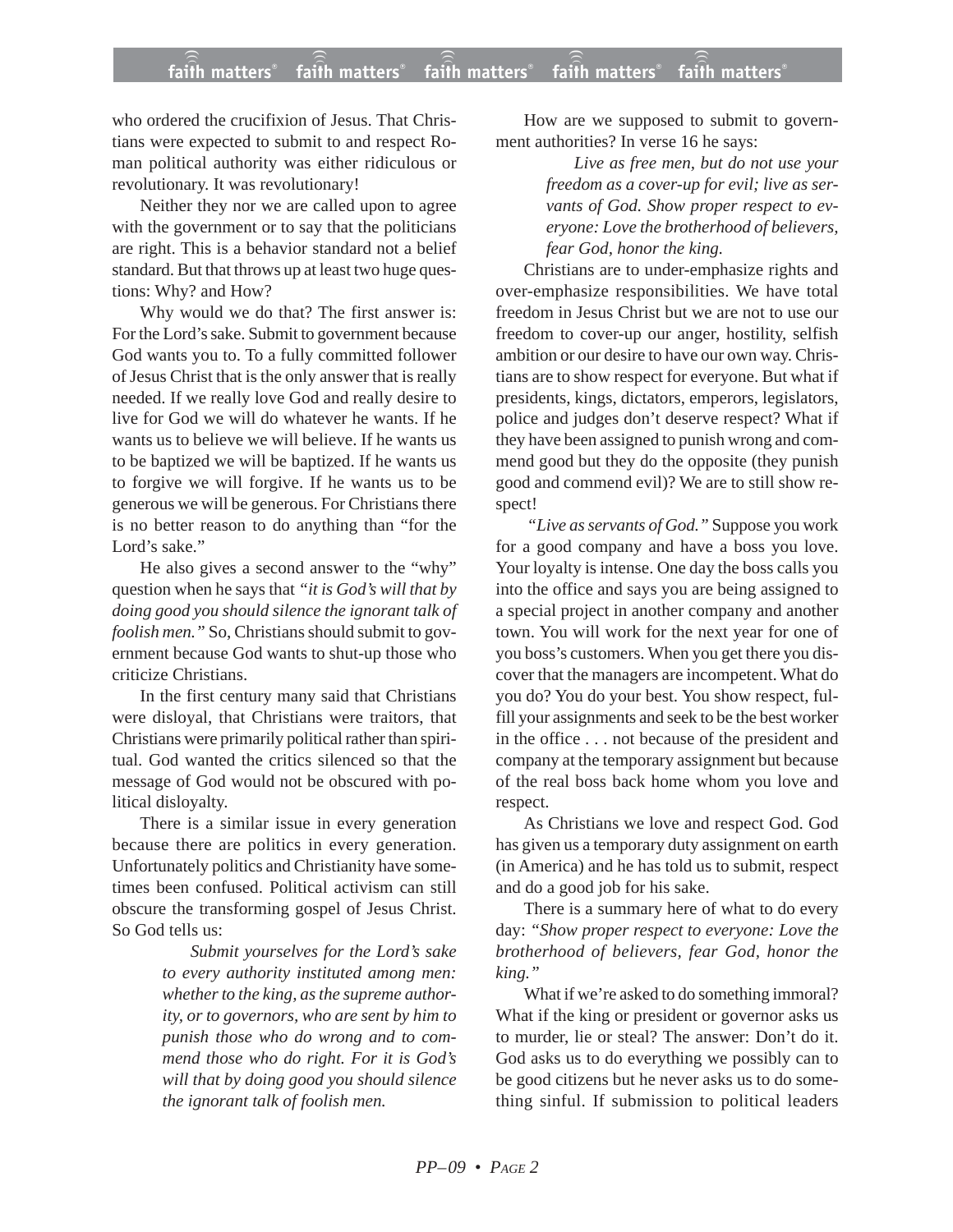means sinning against God, just don't do it. But, go as far as you can. Obey everything possible. Show respect.

Simply stated: Be a really good Christian citizen. If you're a student, obey the principal. If you're a defendant, obey the judge. If you're a soldier, obey the commanding officer. If you're a citizen, obey the laws and leaders of the land. Emphasize responsibilities over rights.

What Peter writes next may seem totally irrelevant to us but was of huge interest to first century readers. It is written to slaves—and the majority of people in the Roman Empire were slaves. They numbered as many as 60 million.

Slaves had no rights. They had the same legal standing as property. Slaves could not marry but they were forced to live together and have children. The children were not their own; they belonged to the slave owner. The master could beat, rape, sell or kill a slave and there was nothing the slave could do about it.

Slaves came from all walks of life. Many were captured by Roman armies and were relocated elsewhere in the empire. Many were born into slavery as children and grandchildren of slaves. They were physicians, accountants, philosophers, teachers, managers, artists, nurses and just about every pro-

fession. The logic of the Romans was that they were conquerors and conquerors shouldn't have to work. Everybody else should do their work for them.

Some Romans were vicious to their slaves, but many were kind and gener-

ous. Slaves were part of the family. Slaves were sometimes respected and loved. But they were still slaves.

Most people were slaves. Therefore most Christians were slaves. Imagine yourself there then. You would probably not be free. You would be a slave. So, listen to I Peter 2:18-20 from your perspective as a slave owned by someone else:

> *Slaves, submit yourselves to your masters with all respect, not only to those who are good and considerate, but also to those*

*who are harsh. For it is commendable if a man bears up under the pain of unjust suffering because he is conscious of God. But how is it to your credit if you receive a beating for doing wrong and endure it? But if you suffer for doing good and you endure it, this is commendable before God.*

Try hearing this from the first century rather than the  $21^{st}$  century. It speaks to reality, not idealism. Ideally, slavery should have been abolished. A few thousand Christian slaves weren't able to do that. If they tried they would have been killed and Christians would have been snuffed out. The Bible recognizes reality and teaches how to deal with it. It tells us what to do. As a Christian, be the best slave you can be. Do your job well. Don't complain even if you are treated unfairly and harshly.

Are Christians here being told to passively take abuse? Is the Bible condoning human rights violations? Is this a license for slavery, abortion, racism, poverty, sexual abuse and more? Absolutely not! To the contrary, the Bible conveys deep confidence that the transforming power of Jesus Christ will so change individuals that they will change the world. The question is whether we will place our confidence in human initiative or divine inter-

*…the Bible conveys deep confidence that the transforming power of Jesus Christ will so change individuals that they will change the world.*

vention.

What happened in the first century demonstrates how God works. Slaves and masters turned to Christ. The New Testament book of Philemon is a specific

case study. Masters joined churches where slaves were leaders. Christianity altered master-slave relationships. The number of Christians grew and grew until Christianity, not slavery, dominated the Roman Empire.

But, in the meantime, what about the slave who was beaten and wounded by an ungodly master? What is this slave supposed to do when it's going to take another generation before Christianity brings justice? The answer is not an easy one, but it is a quintessentially Christian answer. The an